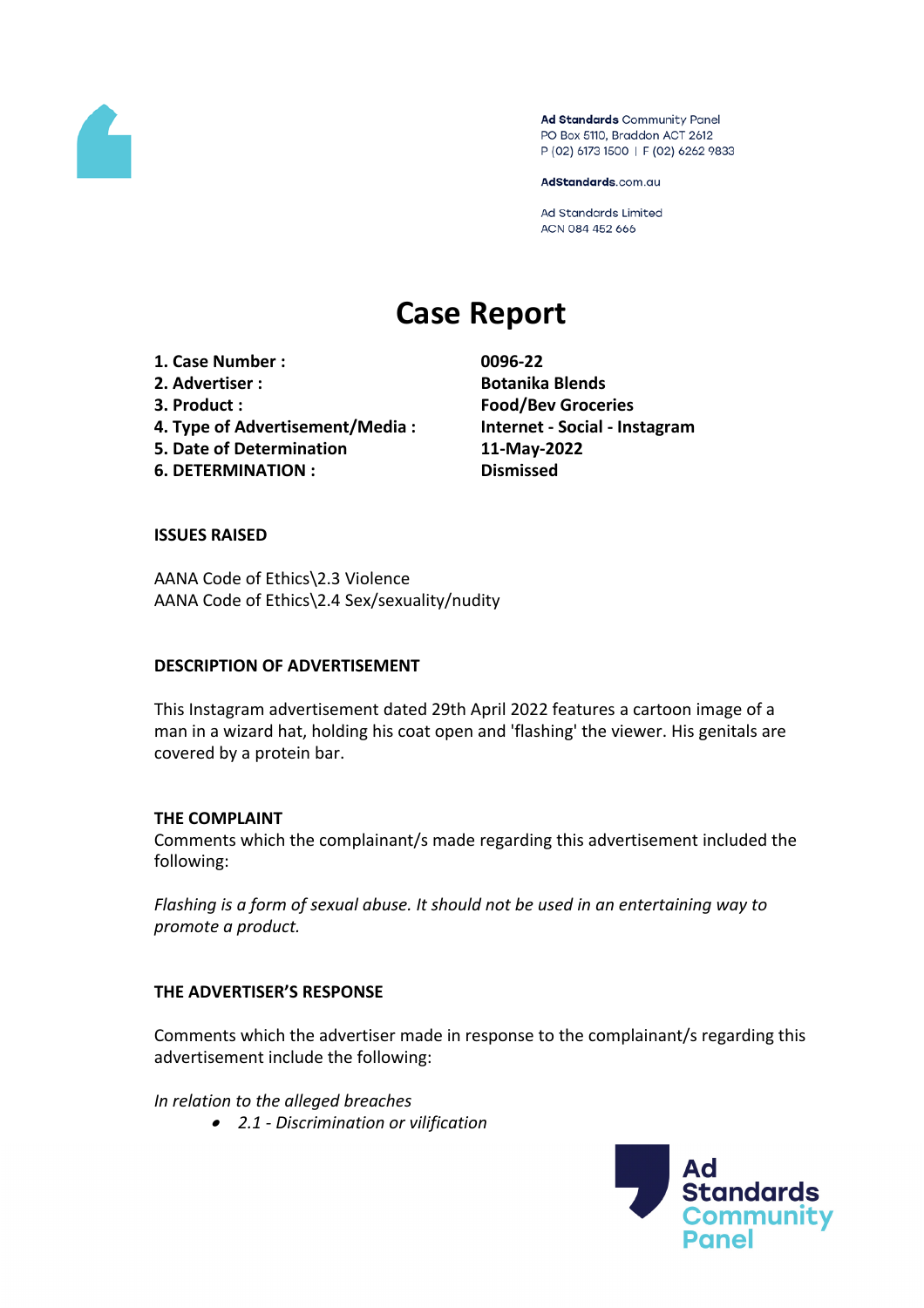

- *2.2 - Exploitative or degrading*
- *2.3 – Violence*
- *2.4 - Sex, sexuality and nudity.*
- *2.5 – Language*
- *2.6 - Health and Safety*
- *2.7 - Distinguishable as advertising.*

*AD DESCRIPTION: Image of a male flashing his naked body.*

*There is no image of a naked male body nor have we as a company ever used a naked body to promote a product. I can see a carton character of a wizard with a hat on, trench coat, displaying products.*

*The complaint referred to "nudity" however I cannot see a nude man in this post. Nude would mean an image of a human without clothing. There is no exposure of genitals therefore the claim of "flashing" and "sexual abuse" is not relevant either. I cannot identify any breach of advertising laws.*

#### **THE DETERMINATION**

The Ad Standards Community Panel (the Panel) considered whether this advertisement breaches the AANA Code of Ethics (the Code).

The Panel noted the complainant's concern that the advertisement depicts 'flashing' which is a form of sexual abuse.

The Panel viewed the advertisement and noted the advertiser's response.

## **Section 2.3: Advertising shall not present or portray violence unless it is justifiable in the context of the product or service advertised**

The Panel noted that the Practice Note to the Code includes:

*"Although the depiction of violence in an advertisement may be relevant to the story being told in the advertisement, any violence must also be justifiable in the context of the product being advertised, or else will be in breach of this section of the Code. …In considering whether the violence or menace depicted in an advertisement is justifiable, the Community Panel may have regard to the audience of the advertisement. Graphic depictions of violence or a strong suggestion of menace have been found to present violence in an unacceptable manner especially when visible to a broad audience which includes children…More leeway is permitted where the depiction is stylised rather than realistic. However, advertisers should exercise caution when using cartoon violence as a cartoon style may be attractive to children."*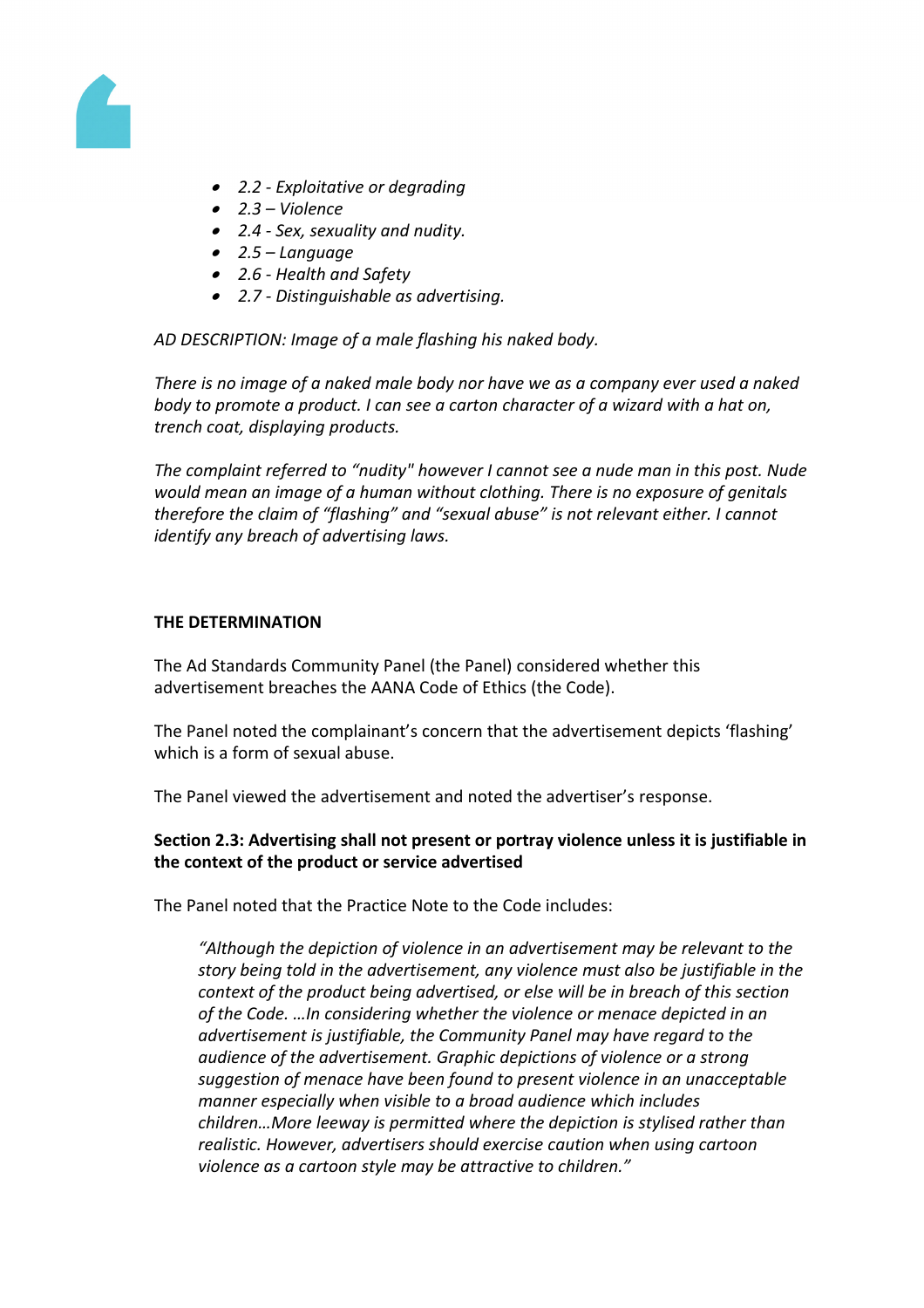

## **Did the advertisement present or portray violence?**

The Panel noted it had previously considered a similar issue in case 0276-21, in which a clown opens his trench coat towards children and shows toys inside his coat. In that case:

*"The majority of the Panel considered that the starting scene of the advertisement, where the children were cornered in the alley and the clown opens his trench coat was extremely menacing and suggestive of sexualised violence. The Panel considered that even though the moment was resolved as being the clown showing the children toys in his coat, the suggestion of sexual violence at the start of the advertisement was extremely inappropriate in an advertisement for burgers."*

The Panel considered that the advertisement shows a cartoon of a man opening his trench coat towards the viewer, and that to some viewers it could be suggestive of sexualised violence. The Panel noted that sexual violence is a term used to describe any sexual activity or act that happened without consent.

The Panel noted that the advertiser sells food and protein products, and that some followers of the brand may not expect to be confronted with this type of imagery where a protein bar is placed in between the man's legs.

The Panel noted however that the advertisement image also contained the text "flash sale" and considered that this went some way to conveying the relevance of using animage of a man opening his coat.

The Panel noted case 0276-21 however considered that in that case, the scene showed a dark and dirty alley and a man cornering children, which conveyed a more sinister or menacing theme. Whereas in this case, the man is flashing the audience and it is not depicted in a threatening or aggressive way. The Panel considered that overall the advertisment conveyed a tone that was cheeky, humorous and satirical.

Overall the Panel considered that most members of the community would not consider that the advertisement was violent.

## **Section 2.3 Conclusion**

The Panel determined that the advertisement did not present or portray violence and did not breach Section 2.3 of the Code.

## **Section 2.4: Advertising or Marketing Communications shall treat sex, sexuality and nudity with sensitivity to the relevant audience.**

The Panel noted the Practice Note to this section of the Code which states: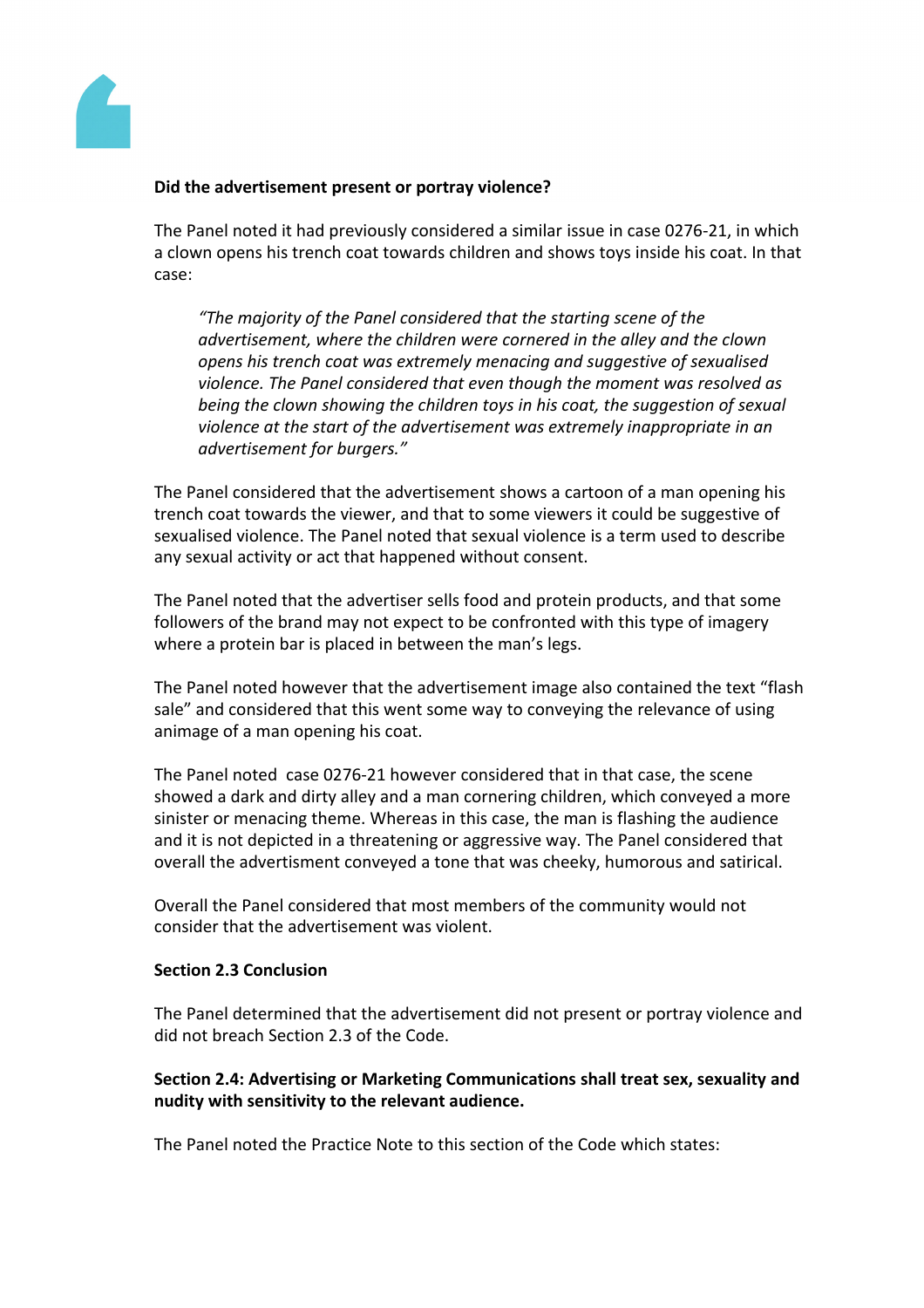

"Overtly sexual depictions where the depiction is not relevant to the product or service being advertised are likely to offend Prevailing Community Standards and be unacceptable. Full frontal nudity and explicit pornographic language are not permitted. Images of genitalia are not acceptable. Images of nipples may be acceptable in advertisements for plastic surgery or art exhibits for example.

"Sexualised images which include elements which would be attractive to children, such as cartoons or depictions of Santa, when in a medium which can be seen by children have been found to not treat the issue of sex, sexuality and nudity with sensitivity to the relevant broad audience."

## **Does the advertisement contain sex?**

The Panel considered whether the advertisement contained sex. The Panel noted the definition of sex in the Practice Note is "sexual intercourse; person or persons engaged in sexually stimulating behaviour".

The Panel considered that the advertisement did not contain sex.

## **Does the advertisement contain sexuality?**

The Panel noted the definition of sexuality in the Practice Note is "the capacity to experience and express sexual desire; the recognition or emphasis of sexual matters".

The Panel noted that the image contains a man opening his coat, and that he appears to be naked although his genitals are not visible. The Panel considered that this did constitute sexuality.

## **Does the advertisement contain nudity?**

The Panel noted that the definition of nudity in the Practice Note is "the depiction of a person without clothing or covering; partial or suggested nudity may also be considered nudity".

The Panel considered that the advertisement did contain partial nudity.

## **Is the issue of sexuality and nudity treated with sensitivity to the relevant audience?**

The Panel noted that the definition of sensitivity in the Practice Note is "understanding and awareness to the needs and emotions of others".

The Panel considered that the requirement to consider whether sexual suggestion is 'sensitive to the relevant audience' requires them to consider who the relevant audience is and to have an understanding of how they might react to or feel about the advertisement.